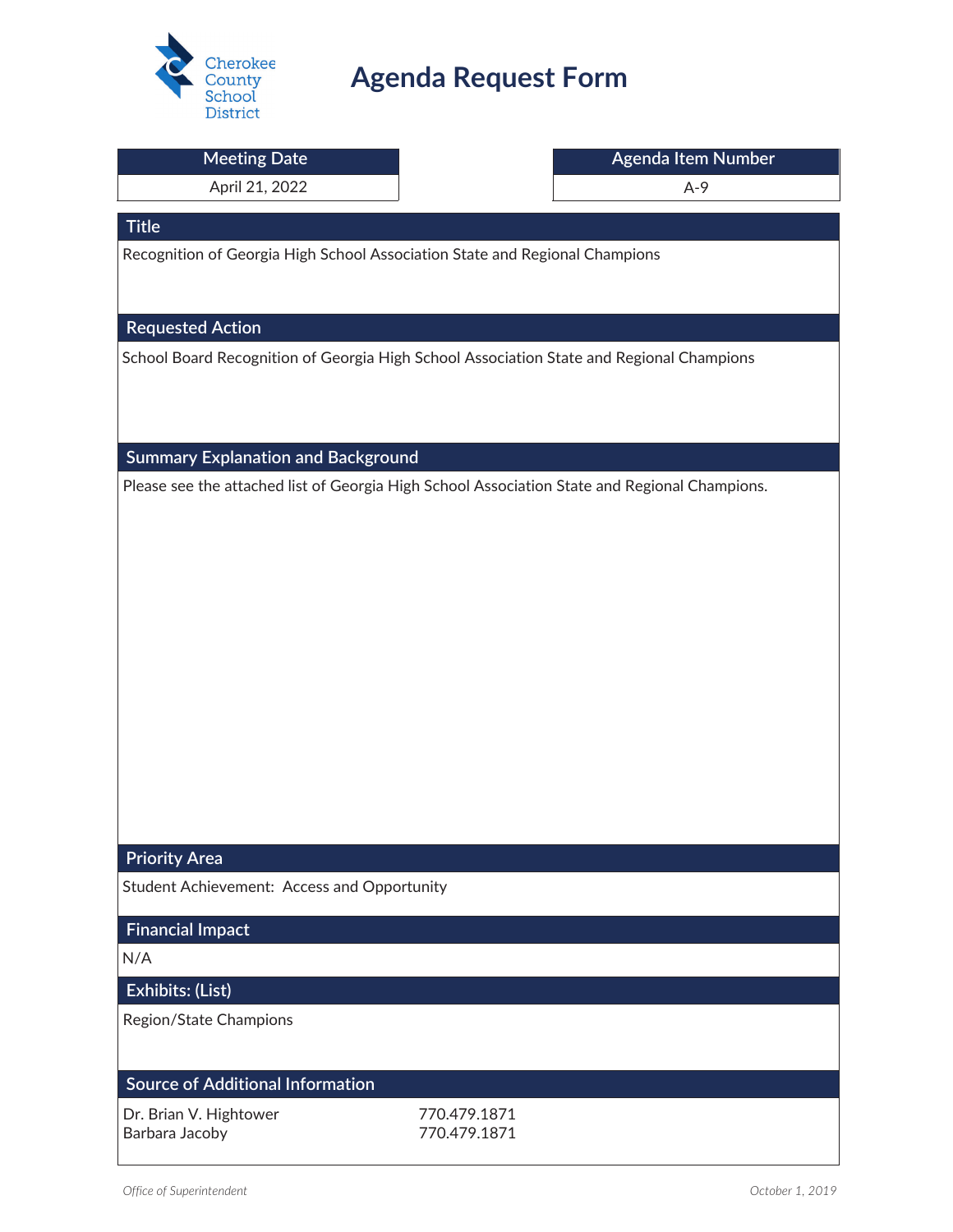## ATHLETIC/ACTIVITY RECOGNITIONS

| River Ridge High School          |                                             |                                |
|----------------------------------|---------------------------------------------|--------------------------------|
| Sport/Activity<br>Coach/Director | Boys Basketball Individual<br>Aaron Darling | Region 7-6A Coach of the Year  |
| Team Recognition                 |                                             |                                |
| <b>Team Members</b>              | Jared Russo                                 | Region 7-6A Player of the Year |

| River Ridge High School          |                                                                                                                                                                                                                                                                                 |                               |  |
|----------------------------------|---------------------------------------------------------------------------------------------------------------------------------------------------------------------------------------------------------------------------------------------------------------------------------|-------------------------------|--|
| Sport/Activity<br>Coach/Director | Girls Basketball<br>Jason Taylor<br><b>Blake Davis</b><br>Barry Lakes                                                                                                                                                                                                           | Region 7-6A Coach of the Year |  |
| Team Recognition                 | Region 7-6A Champions                                                                                                                                                                                                                                                           |                               |  |
| <b>Team Members</b>              | Ayanna Blanco<br>Kayla Cleaveland<br>Alyssa Farmer<br>Sarah Fraser<br>Avery Gaw<br>Mataya Gayle<br>Region 7-6A Player of the Year<br>Niara Gayle<br>Simone Goins<br>Octavia Hall<br>Jasmine Long<br>Caroline Moon<br>Sophia Pearl<br>Sofia Reyes<br>Allie Sweet<br>Joy Tchamabe |                               |  |

| Sequoyah High School             |                                                                                                                                    |  |
|----------------------------------|------------------------------------------------------------------------------------------------------------------------------------|--|
| Sport/Activity<br>Coach/Director | Boys Basketball<br>Allen Carden<br>Brandon Fortenberry<br>Jordan Granholm<br>Ken Koscinski<br>Shawn Morris<br>Colby Carden (Stats) |  |
| Team Recognition                 | Region 7-6A Champions                                                                                                              |  |
| <b>Team Members</b>              | Samuel Ayinla<br><b>Tyson Darby</b><br>Braden Dondanville                                                                          |  |